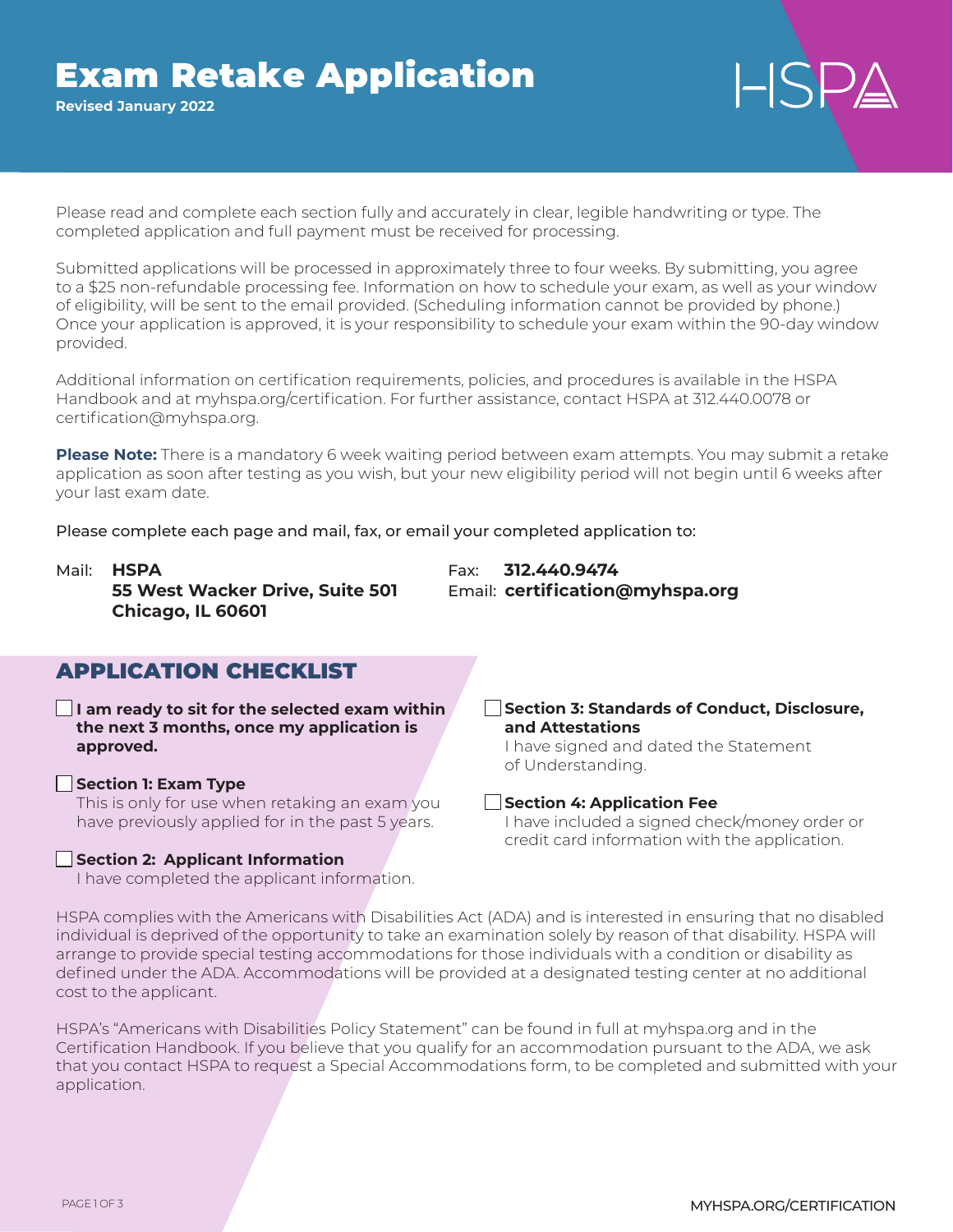# Exam Retake Application

| <b>Revised January 2022</b>                                                                                                                                                                                                                                                                                                                                                                                                                                                                                                                 |  |  |
|---------------------------------------------------------------------------------------------------------------------------------------------------------------------------------------------------------------------------------------------------------------------------------------------------------------------------------------------------------------------------------------------------------------------------------------------------------------------------------------------------------------------------------------------|--|--|
|                                                                                                                                                                                                                                                                                                                                                                                                                                                                                                                                             |  |  |
|                                                                                                                                                                                                                                                                                                                                                                                                                                                                                                                                             |  |  |
| SECTION 1: EXAM TYPE                                                                                                                                                                                                                                                                                                                                                                                                                                                                                                                        |  |  |
| <b>Choose Exam Type</b>                                                                                                                                                                                                                                                                                                                                                                                                                                                                                                                     |  |  |
| <b>CRCST</b><br><b>CHL</b><br><b>CCSVP</b><br>  <sub>CIS</sub><br> CER<br>Please Note: The CRCST's hands-on experience requirements were updated in 2018. As such, if it is your first time<br>reapplying to test since 9/1/2018, then you must submit a full CRCST exam application, with new experience documenta-<br>tion, when you apply to retest (unless you are applying to test provisionally, before completing your experience.) For more<br>information on the updated exam requirements, please see the Certification Handbook. |  |  |
| <b>SECTION 2: APPLICANT INFORMATION</b>                                                                                                                                                                                                                                                                                                                                                                                                                                                                                                     |  |  |
| Please enter your first and last name as they appear on your primary government issued photo ID.<br>$\Box$ Mr. $\Box$ Mrs. $\Box$ Ms. $\Box$ Dr.                                                                                                                                                                                                                                                                                                                                                                                            |  |  |
|                                                                                                                                                                                                                                                                                                                                                                                                                                                                                                                                             |  |  |
|                                                                                                                                                                                                                                                                                                                                                                                                                                                                                                                                             |  |  |
|                                                                                                                                                                                                                                                                                                                                                                                                                                                                                                                                             |  |  |
| <b>Personal Information</b>                                                                                                                                                                                                                                                                                                                                                                                                                                                                                                                 |  |  |
|                                                                                                                                                                                                                                                                                                                                                                                                                                                                                                                                             |  |  |
|                                                                                                                                                                                                                                                                                                                                                                                                                                                                                                                                             |  |  |
| Country (if outside the USA):<br><u> Country</u> (if outside the USA):                                                                                                                                                                                                                                                                                                                                                                                                                                                                      |  |  |
|                                                                                                                                                                                                                                                                                                                                                                                                                                                                                                                                             |  |  |
|                                                                                                                                                                                                                                                                                                                                                                                                                                                                                                                                             |  |  |
| <b>Employment Information (if available)</b>                                                                                                                                                                                                                                                                                                                                                                                                                                                                                                |  |  |
|                                                                                                                                                                                                                                                                                                                                                                                                                                                                                                                                             |  |  |
|                                                                                                                                                                                                                                                                                                                                                                                                                                                                                                                                             |  |  |
|                                                                                                                                                                                                                                                                                                                                                                                                                                                                                                                                             |  |  |
|                                                                                                                                                                                                                                                                                                                                                                                                                                                                                                                                             |  |  |
|                                                                                                                                                                                                                                                                                                                                                                                                                                                                                                                                             |  |  |
| An email is required. Confirmation and scheduling information will be sent by email and mail. Please check which email<br>you would like to be used for correspondence: $\Box$ business $\Box$ personal<br>Please check which address you would like to be used for mailed correspondence: $\Box$ business<br>personal                                                                                                                                                                                                                      |  |  |

)  $\Lambda$